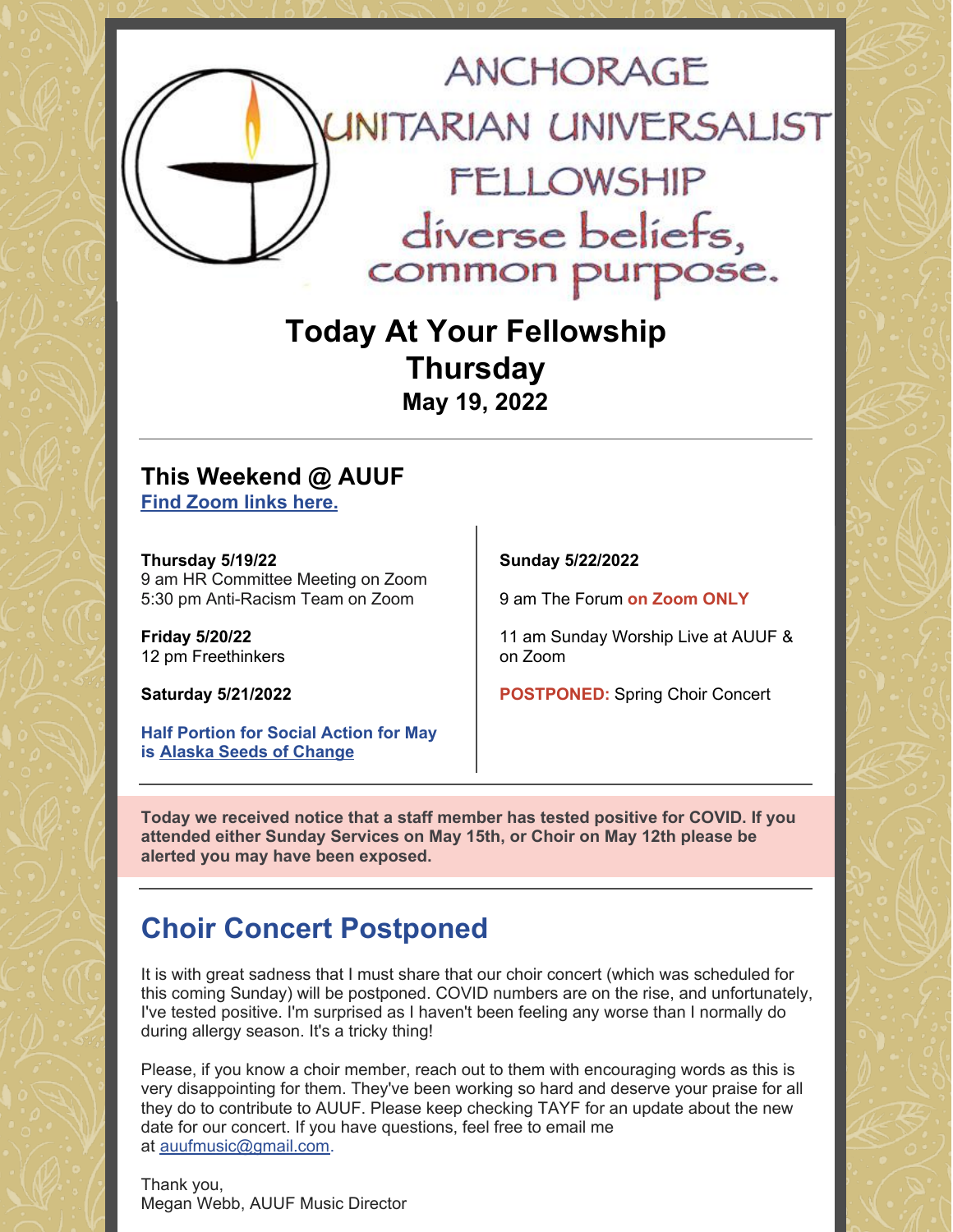

The Role of Philanthropy in Alaska Diane Kaplan, President & CEO of the Rasmuson Foundation

# **The Forum on Zoom ONLY**

**9 am Sunday, May 22**

**Click here to join on [Zoom.](https://www.anchorageuuf.org/sundayonzoom) Click here for [Speaker's](https://www.anchorageuuf.org/services-support) bio.**



#### **Sunday Worship Live at AUUF & on Zoom 11 am Sunday, May 22**

**Click here to join on [Zoom.](https://www.anchorageuuf.org/sundayonzoom) Click here for [Speaker's](https://www.anchorageuuf.org/services-support) bio.**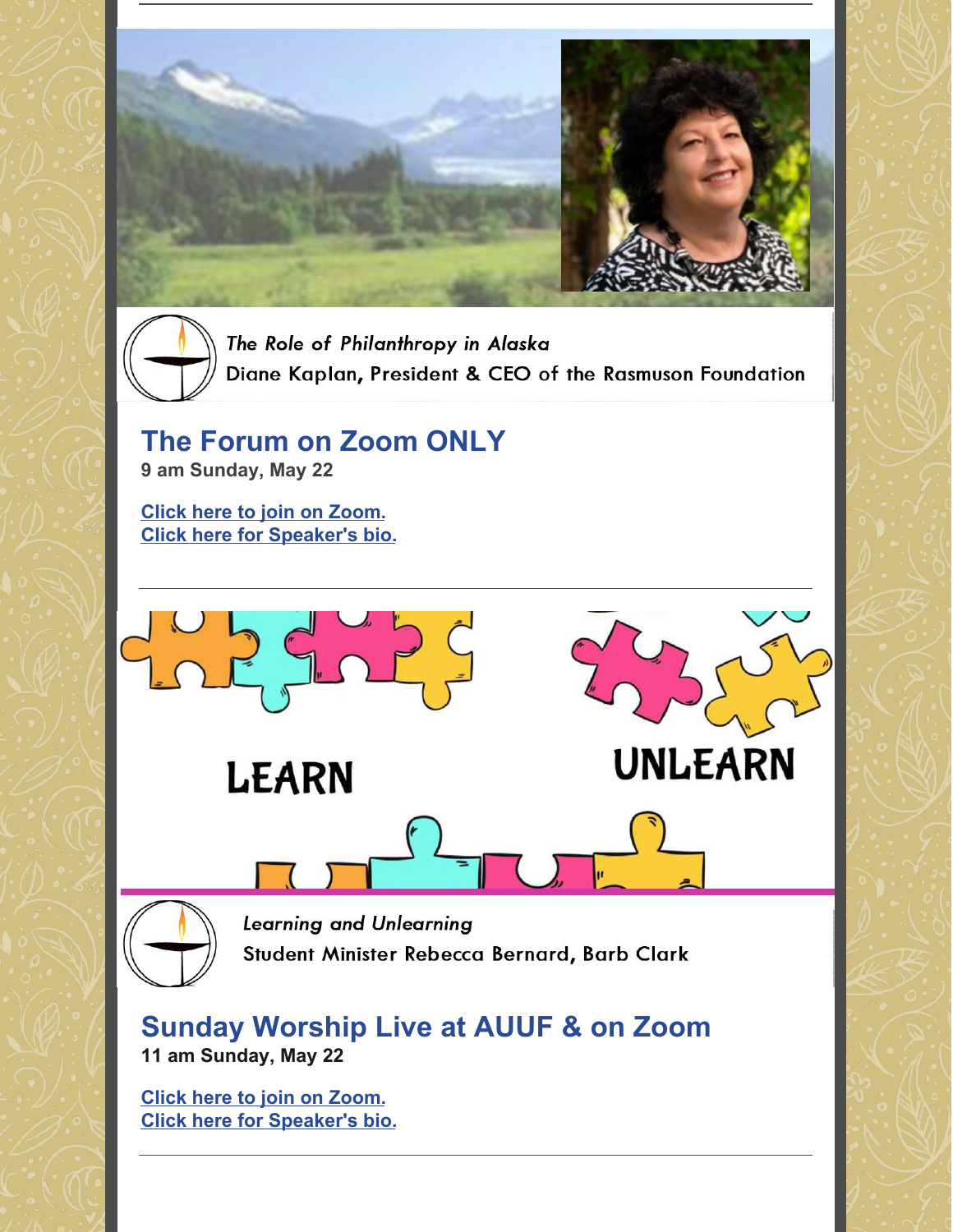## **What's one of Your Favorite AUUF Stories to Share? Our amazing Lifespan Religious Exploration ministry** for the whole-person is one of mine!



I'm proud to be associated with an organization that devotes 39% of its budget to helping individuals of all ages explore what it means to be a human being living in community; a community where mutual respect for self and all others is a guiding principle of our age-appropriate explorations of all aspects of our personhood - both the knowable and unknowable.



Age-appropriate Our Whole Lives (OWL) curricula enhance the lives of everyone who participates - from kids to old folks. Coming of Age challenges those about to enter high school to examine their beliefs. **BRIDGING** 

AUUF's vitality is enriched by the presence of the very young to the very old. Kids blossom during Peace Camp each Summer.



**BLESSING THE CHILDREN** 

**COMING OF AGE** 





AUUF's Bridging ceremony acknowledges our high school seniors' graduation into young adulthood. Our *Chalice Circles* and other offerings await everyone. - All made possible by our incredible team of volunteers!

In this era of unrelenting dystopian social media assaults on our basic humanity, AUUF can serve as our laboratory and sanctuary. Most of us find our way here in search of fellowship and wisdom that helps us and our children grow as engaged, compassionate individuals tending democracy's garden. We come to explore the unknown and unknowable together.

#### Our budget reflects these AUUF values.

Please share as much of your time, talent, and treasure as you can. And thank you, Rosene, for 22 years of amazing Stewardship!

Shalom, Sid McCausland, Board Treasurer Questions: matsusid@gmail.com [Painting by Victor Minca]



STEWARDSHIP Time \* Talent \* Treasure



Click here to read the [article](https://files.constantcontact.com/d8ad4d72701/01558fa7-f33f-4625-bffb-9c81ae7d6275.pdf) as an PDF.

#### **Freethinkers 12 pm Friday, May 20**

The Freethinkers zoom every Friday (accessed on the AUUF website calendar) at noon for 1.5 hours to discuss a current book read. At the moment the group has just begun reading "Lifespan, Why We Age and Why We Don't Have To", by David Sinclair. For next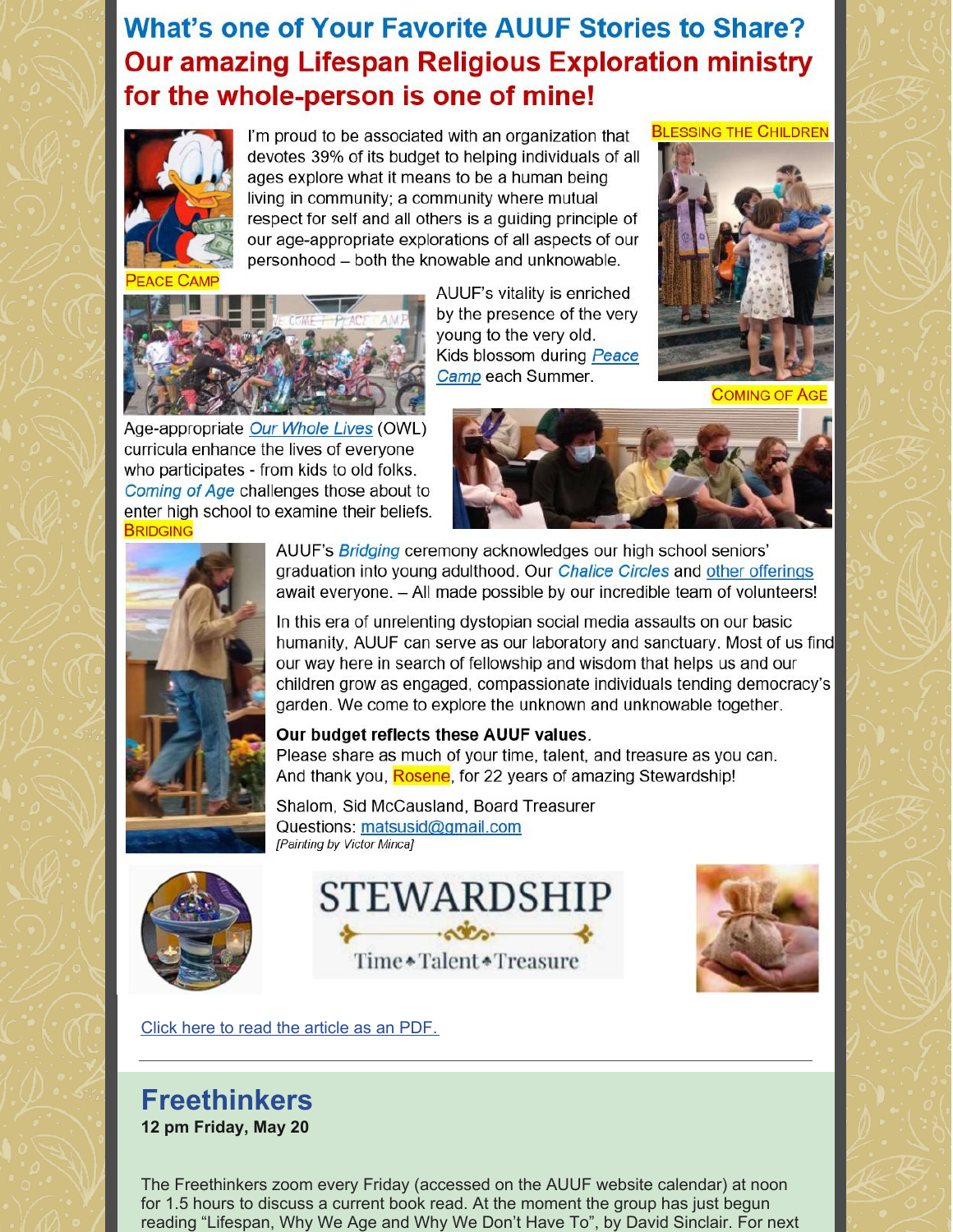Friday, we will be discussing the book through chapter 2. It's a rather hopeful book about the advances in science and its probable impact on our generation and the next generation. We'll be able to live longer than we ever thought without illness and with complete vitality according to Sinclair. Join us Friday at noon for 1.5 hours of camaraderie and friendship, plus the opportunity to discuss with skepticism a book that, on its surface, is a rather outlandish premise. (Many folks quote the bible and its seemingly absolute limit to human life at 120 years. Yep, it's in there, but I've read the bible and feel that passage has been commonly but wrongly interpreted. I see that passage entirely differently. Does anybody wish to debate me?) As outlandish as the ideas in the Lifespan book are, the science seems to state otherwise. Join us!

**Wray** 

Click here to read the entire [article.](https://docs.google.com/document/d/14OHnZ8dyu1pGt8HEOrVemVjygsHI6FnhfD4bn8VwF_0/edit?usp=sharing)

#### **Religious Exploration Happenings**

#### **AUUF Peace Camp happening July 18-22!**

There are still a few spots available in the Elementary and the Middle School tracks. Registration forms available at AUUF or at the website. Looking for volunteers to help with bike excursions. IF you love biking, consider this a great match with your talents. Bike rides happen daily in both age groups. Contact Rosene, Elayne or Andee.

**CYRE is looking for some people interested in being part of the RE Team for '22-'23.** We are beginning to plan for a more normal year next year, and would love your ideas and help. We also need loving adults to be class leaders as we provide the experiences and joy of Unitarian Universalism for our children and families. Contact Rosene Beachy, DLRE or Elayne Hunter.

#### **ENDOWMENT FUND QUESTIONS AND ANSWERS**

During the Endowment Fund presentation at the annual AUUF congregational meeting on May 1, two questions were asked for which the committee had no immediate answers, and a promise was made to follow up. Those questions, and answers, follow.

QUESTION: What is the five year performance of the UU Common Fund? (The UU Common Fund, based in Boston, Mass, is where the AUUF Endowment Fund is 100% invested.)

ANSWER: As of March, 2022, the average yearly return was 9%.

QUESTION: Who are the money managers hired by the UU common fund committee to invest its endowment funds?

ANSWER: There are over 25 firms contracted to invest the funds, and over time those fund managers change as the UU investment goals and priorities are changed or refined. As of this moment a few of the larger fund managers are MSCI EAFE, Bloomberg US Aggregate TR, and HCAP Partners IV LP. For a complete listing of all managing companies, please visit the UU [common](https://uucef.org/files/2022/04/March-Flash-Report.pdf) fund website here.

And a big thank you to everyone who currently includes the AUUF Endowment Fund in their wills! Your generosity, no matter how big or small, will support the goals of AUUF for unlimited generations! THANK YOU!!!

Wray Kinard Endowment Committee Chair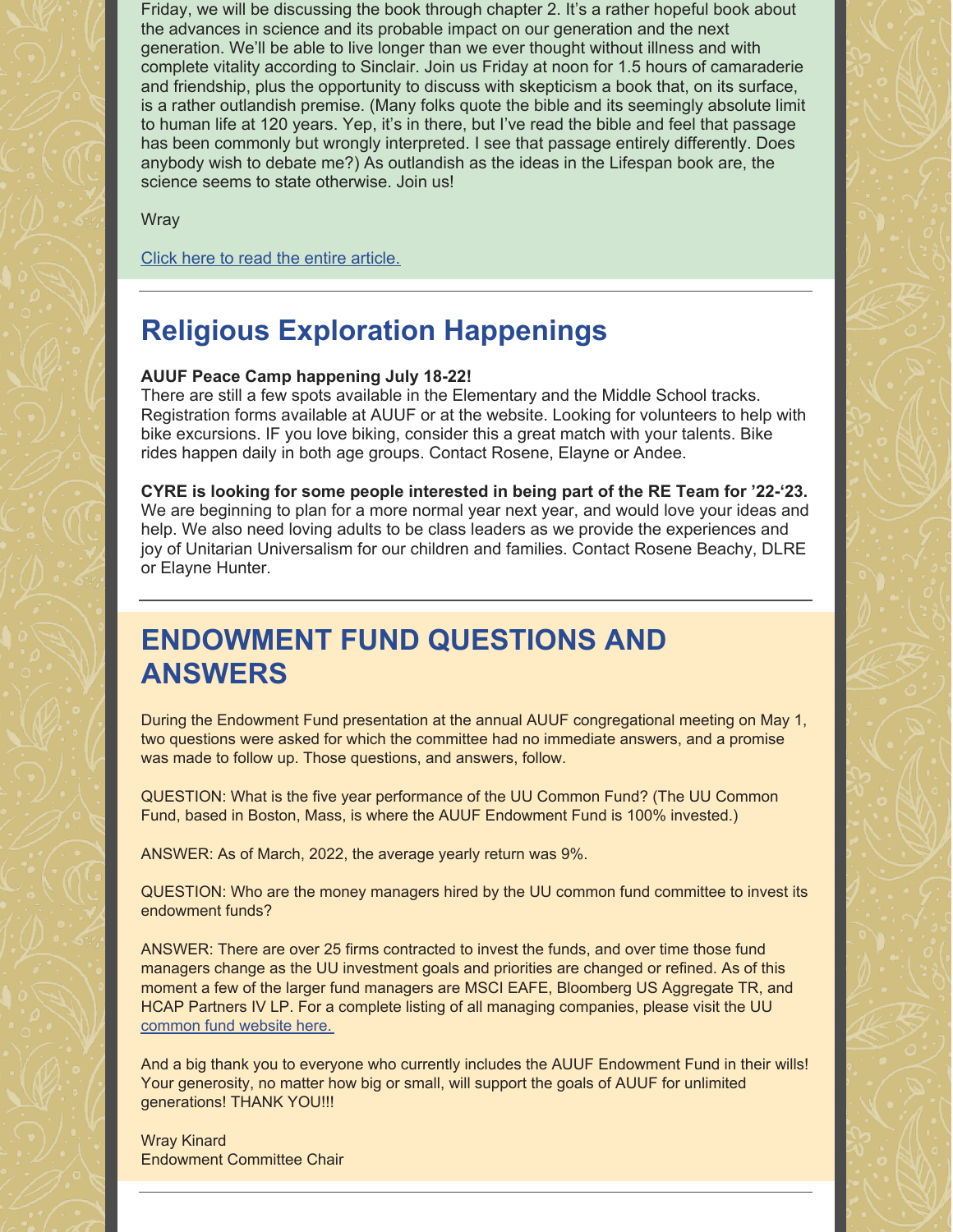# **Reactions to the Buffalo Shooting**

#### Dear Ones,

Below is a recent letter from the staff at UUA's Side With Love regarding the recent shooting at the supermarket in Buffalo, NY. I think it's important to read because it brings out the complexities in the motivations behind this shooting and the deep-rooted cultural norms that allow this kind of behavior to happen.

Some of us who are white might still be uncomfortable with the term "white supremacy." Many of us have been taught that this term only refers to those in Ku Klux Klan garb or those who espouse neo-nazi rhetoric. That is not what this article is referring to. Instead, it is referring to the dominant US culture that holds up those from a Euro-American background (white) as having the supreme or "right" culture. For centuries, through our laws and cultural norms, the privileges for and ways of being of those who are white have been considered the norm. Anything else has been considered less than and treated accordingly. Because these norms are so deeply embedded in our institutions, they can be difficult to recognize. Even by people who try to live compassionate lives of justice for all.

This article is not (I don't think), trying to shame folks into feeling bad about our culture. Rather, the writers want us to be aware of the inequities of systems and cultures that white folks have lived with for so long that we may not notice their ills. Once we notice, we are then called by our faith and love to do something about it.

If you have questions, please don't hesitate to reach out to me. I am learning, too. Please take a moment to send love to all those family and friends affected by the Buffalo shooting and think of one thing you might be able to do to help. Then do it.

Blessings, Rev. Lise

Click here to read the UU Side with Love [article.](https://sidewithlove.org/ourstories/2022/5/16/buffalo-statement?fbclid=IwAR39fCubNehvJH3ADWPMb7n_sbfCJCx_1eX9Y9qQutnSk_g3c8kyikyS0Yc)

# **The Power of Propaganda**

Dennis Arashiro, Co-Chair Social Action Council

My mother was born and raised under Japanese militarism. Her father was a veteran of the Russo-Japanese War and later a policeman—in a police state. Her brother was a captain in the Imperial Army. She grew up with the Emperor Cult, believing him to be a living god on earth and the Japanese subjects loyal to him to be a superior race. She was indoctrinated into this all her young life. When I once asked when she stopped believing that Japan was winning World War II, she said it was when the emperor went on the radio to say that Japan had surrendered. Although she and I both laughed at her answer, the implications of her answer are deadly serious.

Click here to read the entire [article.](https://drive.google.com/file/d/1LUgoUXUspVUqOhkyN9nHySPADUuHJWMB/view?usp=sharing)

# **Safer Congregation Team – Guidebook Snippet**

By David O'Brien, Team Co-Chair

Your Safer Congregation Team has been periodically publishing "snippets" from its recently completed Guidebook. The charted purpose of the Team is to "ensure the protection and safety of the AUUF congregation and building", and the Guidebook has been written to support this goal.

Active Shooter Procedure (Intruder/s entering with intent to harm)

- Call 911 when it is safe; describe shooter and weapons.
- The greeters, ushers, teachers, staff, etc. will need to assess the situation and guide people to the proper course of action.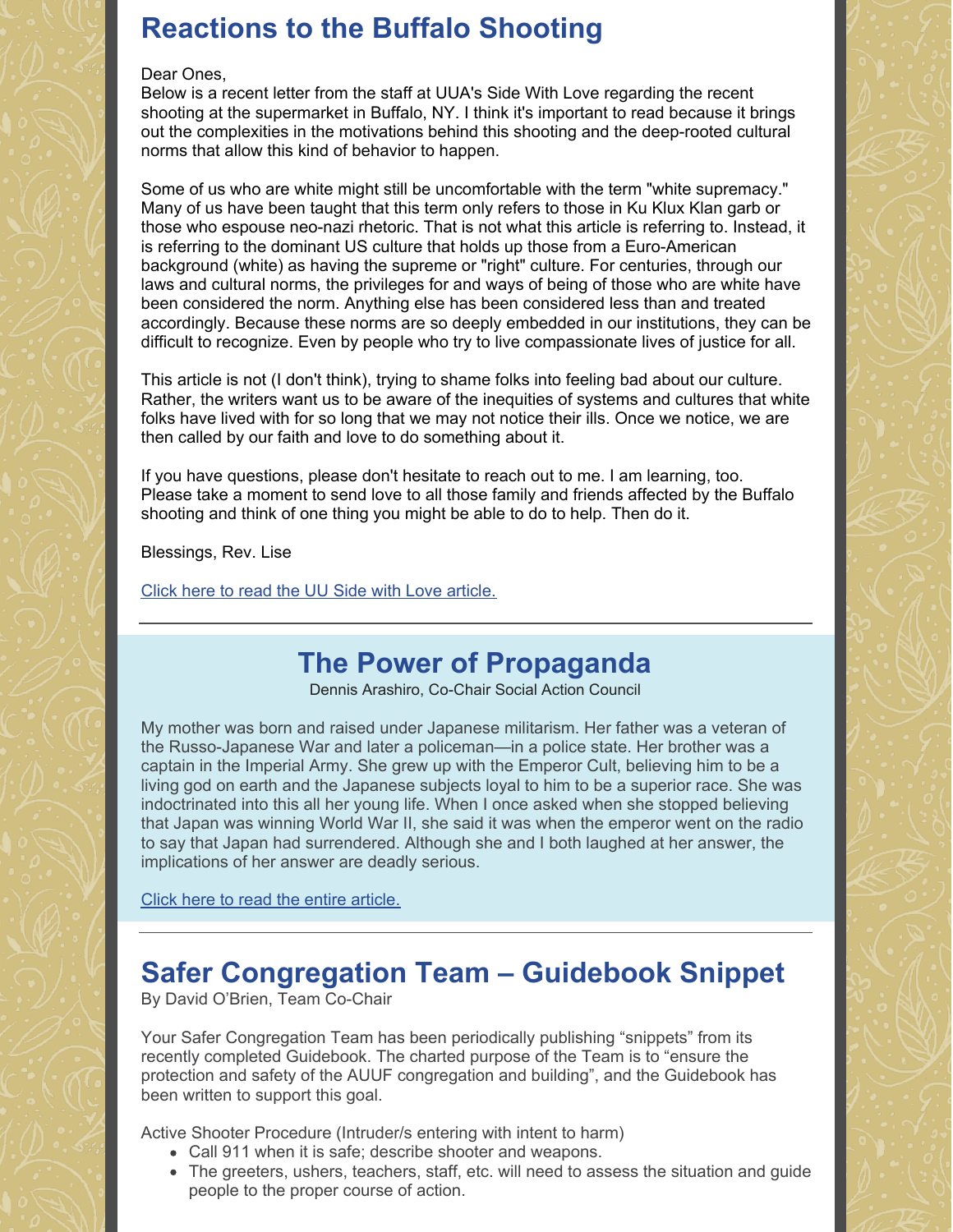# **Health Activity | Minds | Bodies |**

## **May is Mental Health Month: Suicide Prevention Strategies**

If you are considering harming yourself or you need to talk with someone confidentially and judgment-free, contact Careline Alaska anytime toll-free 1-877-266-4357 (HELP) or text 4help to 839863. Please consider putting that number on your refrigerator now and carrying it with you as well, not only for yourself but for others in your life who may need it.

In Alaska, many of us have experienced losing a loved one or someone we know to suicide, or we may struggle with thoughts of suicide ourselves. Suicide rates in our state continue to be among the highest in the nation. Talking more openly about suicide – and learning more about suicide prevention – is a proven way to help save lives.

Click here to view more resources from [Careline](https://carelinealaska.com/) Alaska.



## **May Half Portion offering goes to Alaska Seeds of Change**

Alaska Seeds of Change is a program for youth ages 16-23 that teaches essential job and life skills through work in an indoor hydroponic farm. We grow fresh produce year-round, including herbs like basil, chives, mint, and also salanova lettuce. These crops are sold at Blue Market in Anchorage, through Arctic Harvest Deliveries, to restaurants, and even sent out to towns and villages across Alaska.

Seeds is a program of Alaska Behavioral Health, a non-profit organization that provides mental health services, centered around the motto & Wellness for Everyone. At Seeds, apprentices all learn about mental health through a Wellness 101 workshop, and weekly movement and mindfulness breaks. Youth also have time to work on personal development goals, like getting a driver's license or applying for college.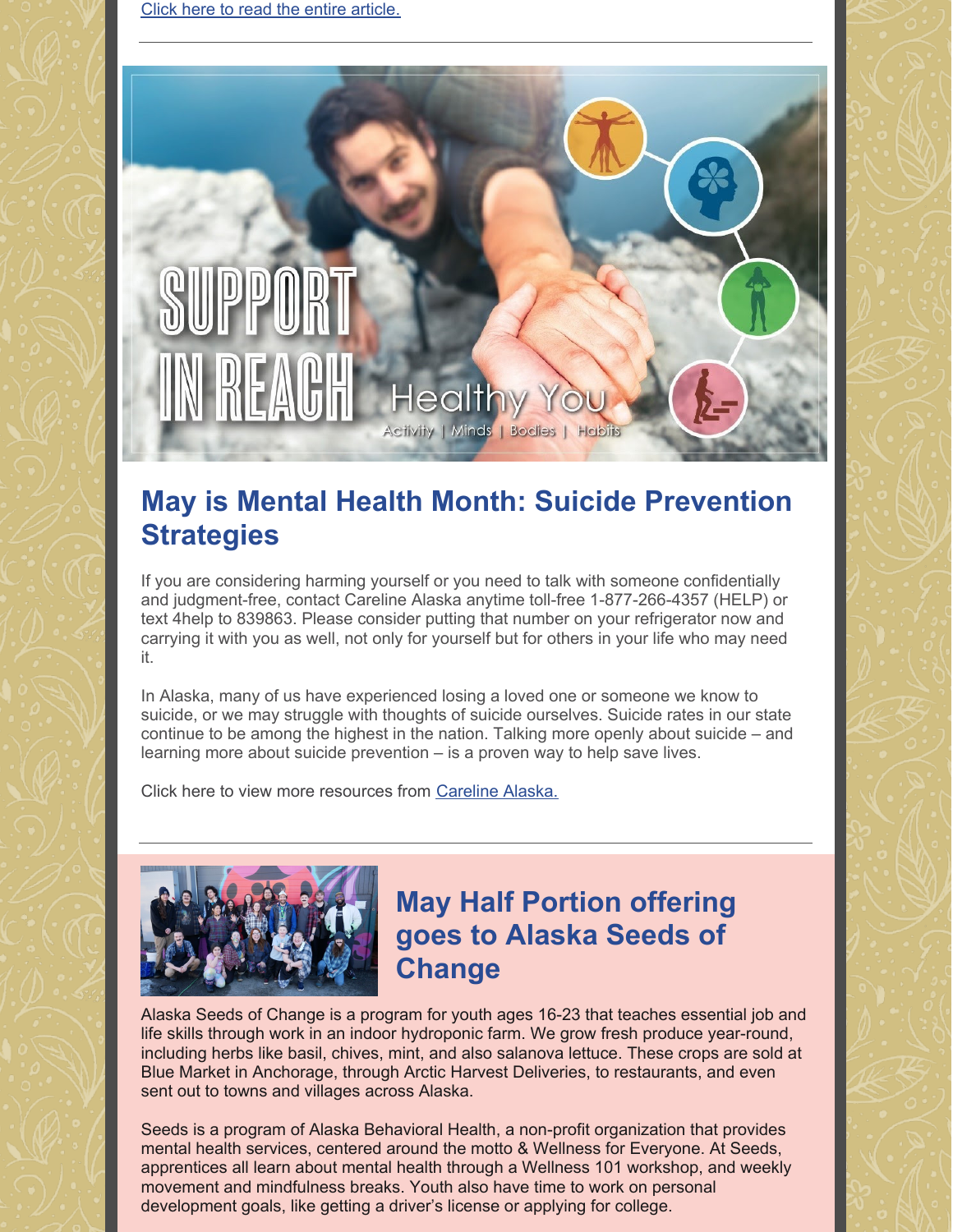Most youth who work at Alaska Seeds of Change start as apprentices through community partners, including Nine Star, Cook Inlet Tribal Council, and SAVE. Some volunteer or earn school credit for their initial time at Seeds. Once they have finished "basic training", youth can apply for longer-term positions to lead growing efforts and teach the next generation of apprentices.

Volunteers are always welcome at Seeds! E-mail us at volunteer@akseedsofchange. We also rely on community support to help keep our program going and are grateful to be designated as the half-share partner for May!

> **Go to [anchorageuuf.org](http://anchorageuuf.org/) Click on the Half-Portion note at the bottom of the home page. Enter your donation under "Half-Portion for Social Action"**

#### **Our AUUF Covenant**

 $Together...$ 

We seek to be an open and welcoming community. We strive to listen deeply and speak with one another and to our larger community with consideration and respect. We hold each of us and all of this amazing world worthy of our attention, compassion and care. Together we are Anchorage Unitarian Universalist Fellowship.





Anchorage Unitarian Universalist Fellowship | (907) 248-3737 Minister, Rev. Lise Adams Sherry, 907-248-3737 x2, [revlise@anchorageuuf.org](mailto:revlise@anchorageuuf.org) Office hours: Usually Tues, Th & Fri 10 am -- 2 pm

Gina Molletti Congregational Administrator, 907-248-3737 x1 admin@anchorageuuf.org GIna's AUUF office hours are usually Mon-Thurs, 9 am - 1 pm Please call before coming.

Kelly Spring, Communications Specialist, communications@anchorageuuf.org Kelly's remote office hours Mon - Friday 9 am -1 pm

Megan Webb, Music Director, auufmusic@gmail.com